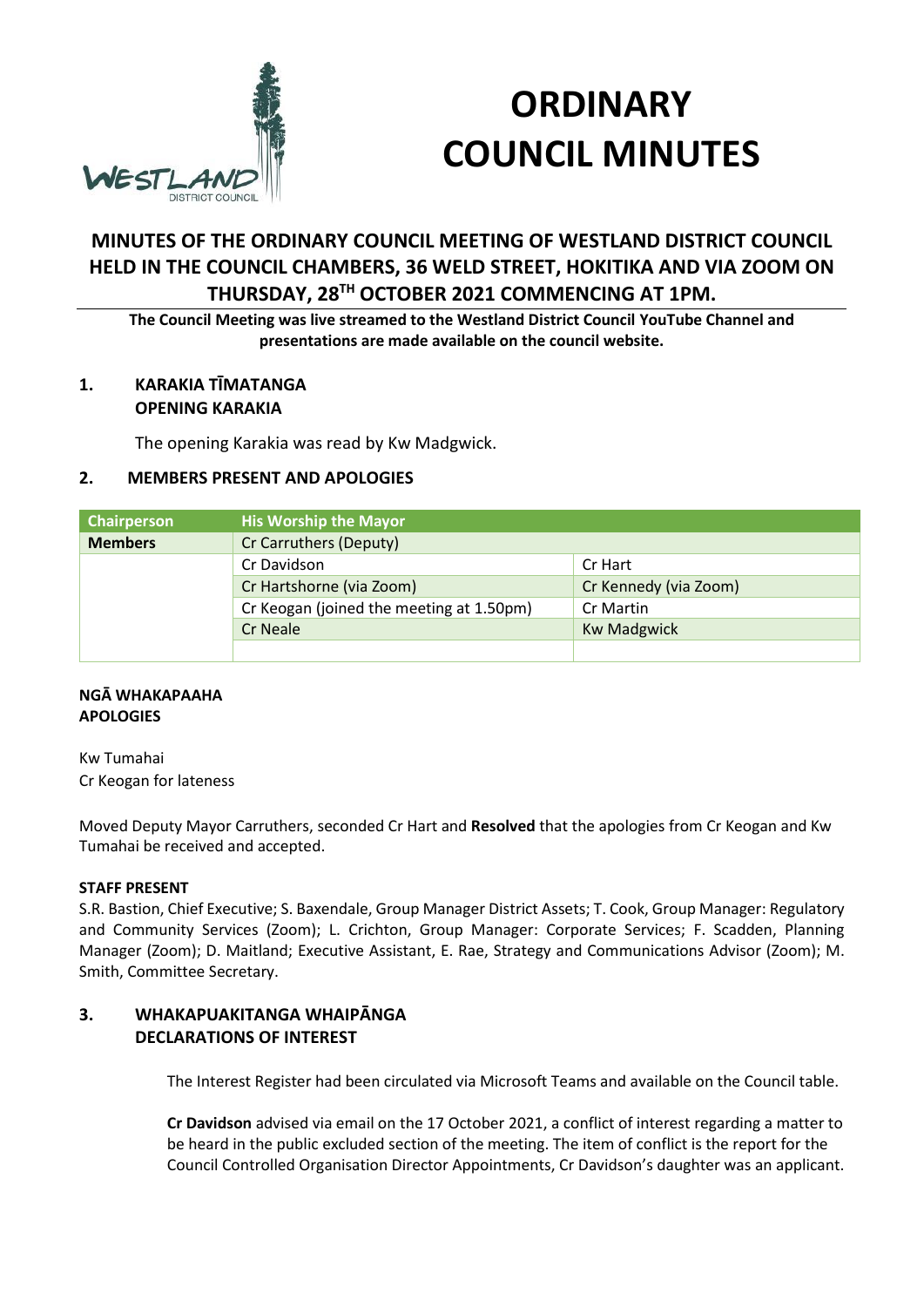## **4. NGĀ TAKE WHAWHATI TATA KĀORE I TE RĀRANGI TAKE URGENT ITEMS NOT ON THE AGENDA**

#### **Fox Glacier Water Treatment Plant Upgrade Project**

- A) The reason the item was not added to the agenda was an administrative error.
- B) The item cannot be delayed so contractor works can commence and timeframes meet.
- **Infrastructure Acceleration Fund – Hokitika Racecourse Development**
	- A) The reason the item was not added to the agenda was that the information has just been received.
	- B) The item cannot be delayed due to the tight timeframes to be meet.

Moved Cr Martin, seconded Cr Hart and **Resolved** that the Fox Glacier Water Treatment Plant Upgrade Project and the Infrastructure Acceleration Fund – Hokitika Racecourse Development be added to the reports section of the public excluded section of this meeting.

#### **5. NGĀ MENETI O TE HUI KAUNIHERA MINUTES OF MEETINGS**

The Minutes of the previous meetings were circulated separately via Microsoft Teams.

#### Meeting minutes to be confirmed:

Ordinary Council Meeting Minutes – 30 September 2021

Moved Cr Davidson, seconded Cr Hart and **Resolved** that the Minutes of the Ordinary Council Meeting held on the 30 September 2021 be confirmed as a true and correct record of the meeting.

The Chair **Approved** that their digital signature be added to the confirmed Council Meeting Minutes of 30 September 2021.

#### Meeting minutes to be received:

Moved Deputy Mayor Carruthers, seconded Cr Neale and **Resolved** that the following Standing Committee Meeting Minutes be received:

- Planning Committee Minutes 3 June 2021
- Community Development Committee Minutes 14 June 2021
- Extraordinary CE's Review Committee Minutes 18 February 2021
- Extraordinary CE's Review Committee Minutes 16 March 2021
- Extraordinary CE's Review Committee Minutes 29 April 2021

#### **6. ACTION LIST**

The Chief Executive spoke to the Action List and provided the following updates:

**1. Kaniere School Students – Cycle trail: Crossing progress, placement. T-intersection progress.** Project is almost completed, reserve parking and island works to be completed. Expected competition date mid Dec. Westland District Council (WDC) to liaise with the school re an official opening in 2022.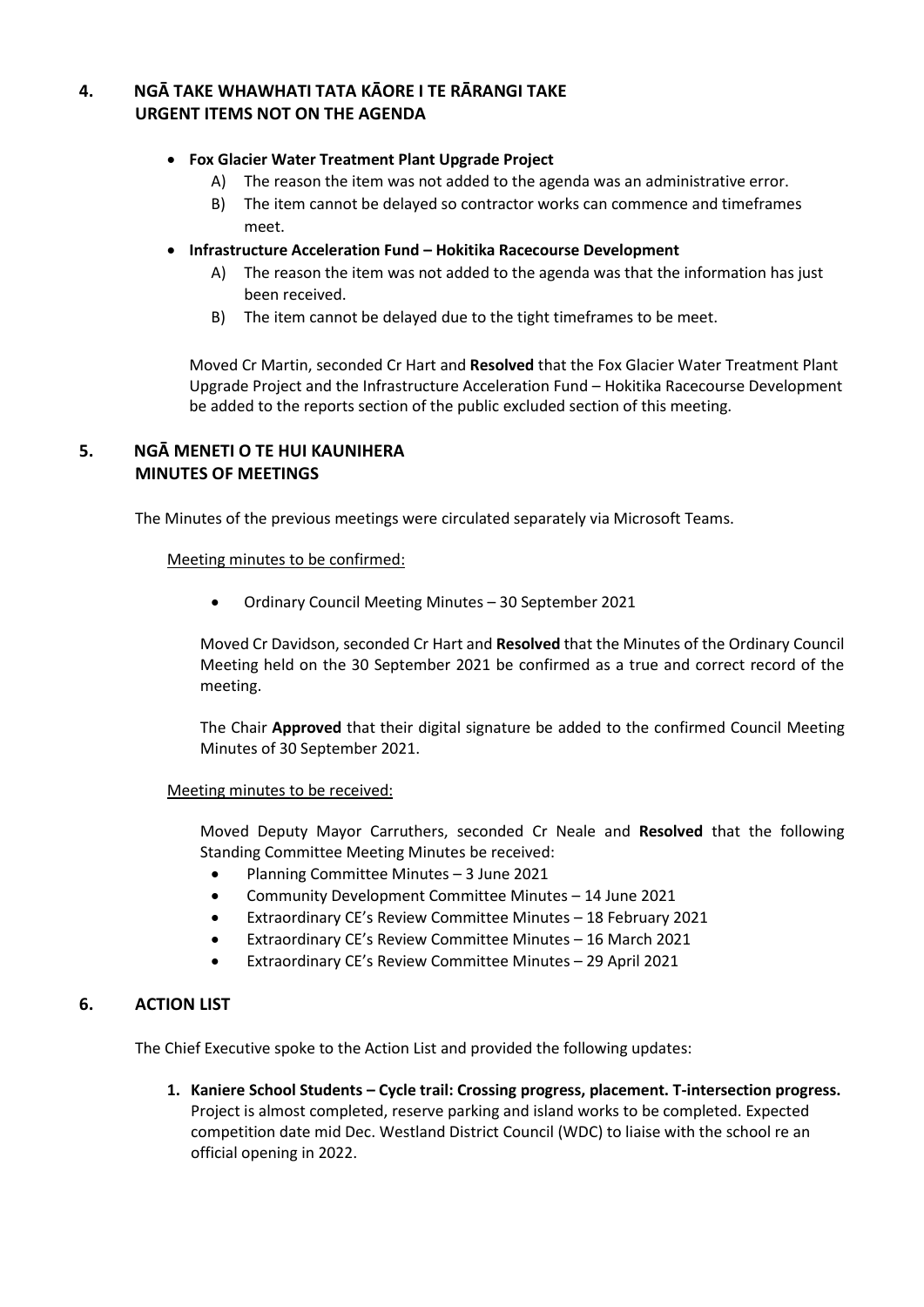#### **2. Speed Limit Register Review – Stage 2**

A review was presented to Council on the 30th September 2021. Stage 2 is to be reviewed and presented to Council in February 2022 to begin public consultation with the intended implementation scheduled for April/May. This is in line with Waka Kotahi's review period.

#### **3. Ross Chinese Gardens – Flooding issues**

WDC resource consent due mid next week and on track. Further work is to be done with the community post resource consent regarding the execution of the consent.

#### **4. Kumara Gardens**

WDC is supporting the group with the tender's process. Post tender, the community group will provide an update to Council. This action is on-going.

#### **5. Revell Street Trial – Stage 2**

Workshop with Councillors was held on the 12 July 2021, and direction provided to staff on Stage 2 of the trial. Works are continuing, the design is almost finalised. Structure works have begun.

#### **6. Hokitika Waste Water Treatment Plant Project Update**

Process is going very well. The next workshop scheduled for mid to late November focuses on potential site locations. A formal update will be presented to Council in November by Stantec, the project contractors.

#### **7. Old Christchurch Road seal extension**

A review including a desk top exercise, site visits and contractor liaison to be completed by  $31<sup>st</sup>$ Dec 2021. Investigation into sealing the remaining portion of the road is underway.

**8. Investigate costs to bring the WDC HQ & Pakiwaitara buildings up to 100% National Building standards**

Council update today re the Pakiwaitara building via the Chief Executive's report. The same process will then follow for the WDC headquarters building. A report to be brought before Council in November.

#### **9. Pakiwaitara Building Business Case Timeline**

Planning workshop for this is scheduled for November.

**10. Seek Arborist advice on the removal and relocation to the 2 large palm trees outside the swimming pool.**

Relocation options are still under review.

#### **11. Maintenance Programme for Cement Lead Road**

Monitoring and data collection along cement lead road is underway after requests for sealing of the road, this is to establish the volume of vehicles that use the road and current speeds used.

#### **12. Road Maintenance Action Updates**

A report will be brought back to Council regarding potential parking upgrades around the CBD that could be instigated immediately as well as those that will need to be included as part of an annual plan process. Footpath works near Mitre 10 are underway.

#### **13. WHL Staggered Directorship Renewal**

A letter was sent on 01.10.21 to WHL about their Director Appointment Policy, encouraging staggered directorship renewal so not all were due at the same time. Action complete.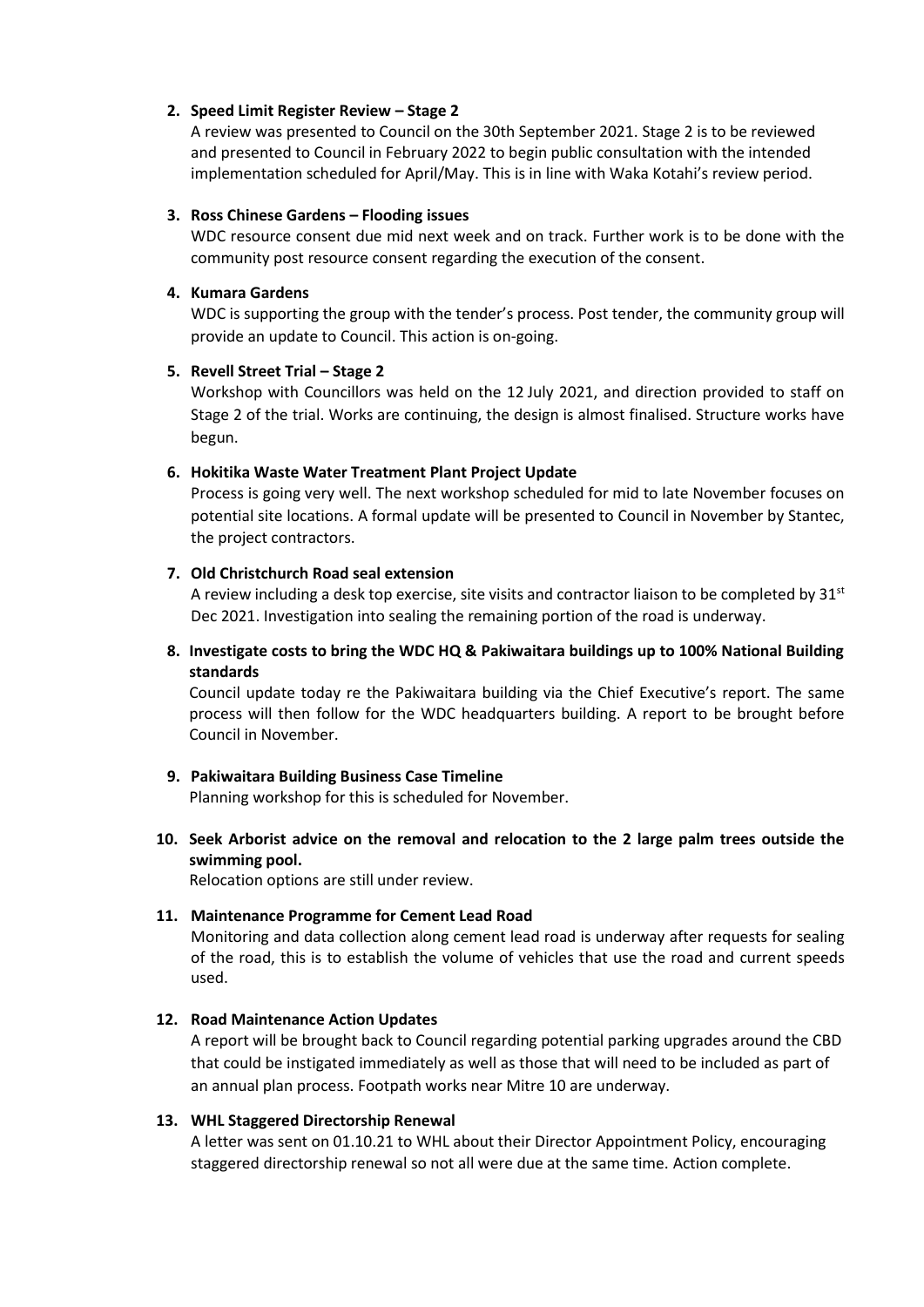#### **14. 3 Waters Resolution Letter to Central Government**

On the 01.10.21 A letter was sent to the Minister of Local Government, with a copy sent to Local Government New Zealand and the Department of Internal Affairs by the Mayor and signed by each councillor, stating that Westland District Council's Position on the 3 Waters Reform Proposal. Action complete.

#### **15. LGNZ Heads of Agreement Letter**

A letter was sent to Local Government New Zealand (LGNZ) on the 01.10.21 advising that Council does not support the Heads of Agreement between LGNZ and the Crown signed in June 2021 and request LGNZ rescind the agreement to better reflect the views of its diverse membership and this Council. Action complete.

#### **16. Additions to the Annual Plan 2022 – 2023.**

An email was sent to staff involved in the Annual Plan process on 06.10.21 requesting that the following items be included in the review:

- Dog Control Fees and charges.
- Redevelopment of Sewell Street, Hokitika.
- Improvement/sealing of Davie Street, Hokitika.
- Improvement/ sealing of Cement Lead Road, Hokitika.

Action is now complete.

#### **16. Responsible Dog Ownership Program**

Communication was sent out to remind the community about the fee reduction in registering under the Responsible Dog Ownership Program. An article was included in the Westland Matters October Update. Action complete.

#### **17. Waste Management Delivery Report**

S17a Service Delivery Review Report emailed out to the elected members on 07.10.21. Action complete.

After discussion by the elected members, the following actions were requested:

Revell Street Trial: Elected members requested an updated budget and funds allocation be emailed out.

Cr Kennedy noted that a formal extension of the Revel Street Trail was yet to be resolved, the following motion was presented to the elected members and carried.

- Moved His Worship the Mayor, seconded Deputy Mayor Carruthers and **resolved** that the Revell Street Trial be extended to the 31<sup>st</sup> March 2022.

Moved Cr Davidson, seconded Cr Neale and **Resolved** that the updated Action List be received with the below completed items removed:

- WHL Staggered Directorship Renewal
- 3 Waters Resolution Letter to Central Government
- LGNZ Heads of Agreement Letter
- Additions to the Annual Plan 2022 2023
- Responsible Dog Ownership Program
- Waste Management Delivery Report

### **7. NGĀ TĀPAETANGA PRESENTATIONS**

There were no presentations for this agenda.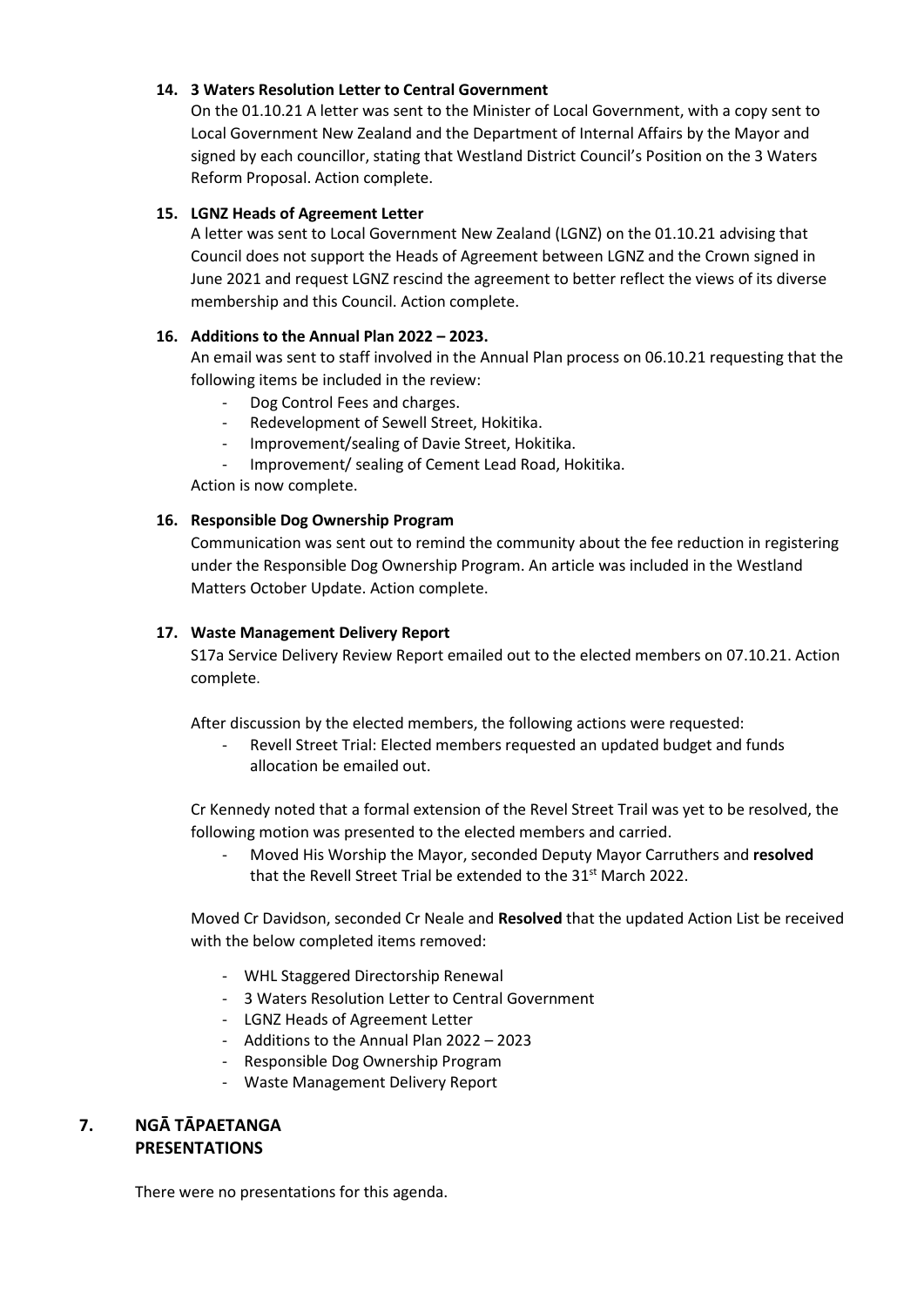## **8. PŪRONGO KAIMAHI STAFF REPORTS**

#### **Financial Performance: September 2021**

The Finance Manager spoke to this item and advised the purpose of this report is to provide an indication of Council's financial performance for three months to 30 September 2021.

*Action: Cr Kennedy requested an update on the Whataroa and Ross playgrounds.*

Moved Cr Davidson, seconded Cr Neale and **Resolved** that the Financial Performance: September 2021 Report from the Finance Manager be received.

#### **Chief Executive's Quarterly Report**

*Cr Martin left the chambers at 1.38pm and returned at 1.43pm.*

The Chief Executive spoke to this item and advised the purpose of this report is to provide an update on the positive aspects that are happening in the Westland District and to update Council on any Matters of Significance & Priority. The topics included were:

- COVID-19 Update
- Three Waters Reform
- Three Waters Capital Works Programme
- Hokitika Waste Water Treatment Plant (WWTP)
- Provisional Development Unit Funding:
	- Solid Waste Management: Fox Landfill Waste Removal and Butlers Landfill Cell
	- Cron Street and Footpath Extension
	- Old Christchurch Road Seal Extension
	- Jacksons Bay Wharf
	- Hokitika Swimming Pool Renovation
- Tourism Infrastructure Funding Applications (TIF)
- Carnegie Building
- Pakiwaitara Building
- Council Headquarters Building
- Custom House
- West Coast Wilderness Trail Enhancements
- Corporate Services:
	- **Finance**
	- Strategy and Communications
	- Information Technology
	- Information Management
	- Customer Service
- Planning
- Staffing Update:
	- Incoming and outgoing staff (July November 2021)
	- **Recruitment**
- LGOIMA Update

*Cr Keogan entered the chambers at 1.50pm.*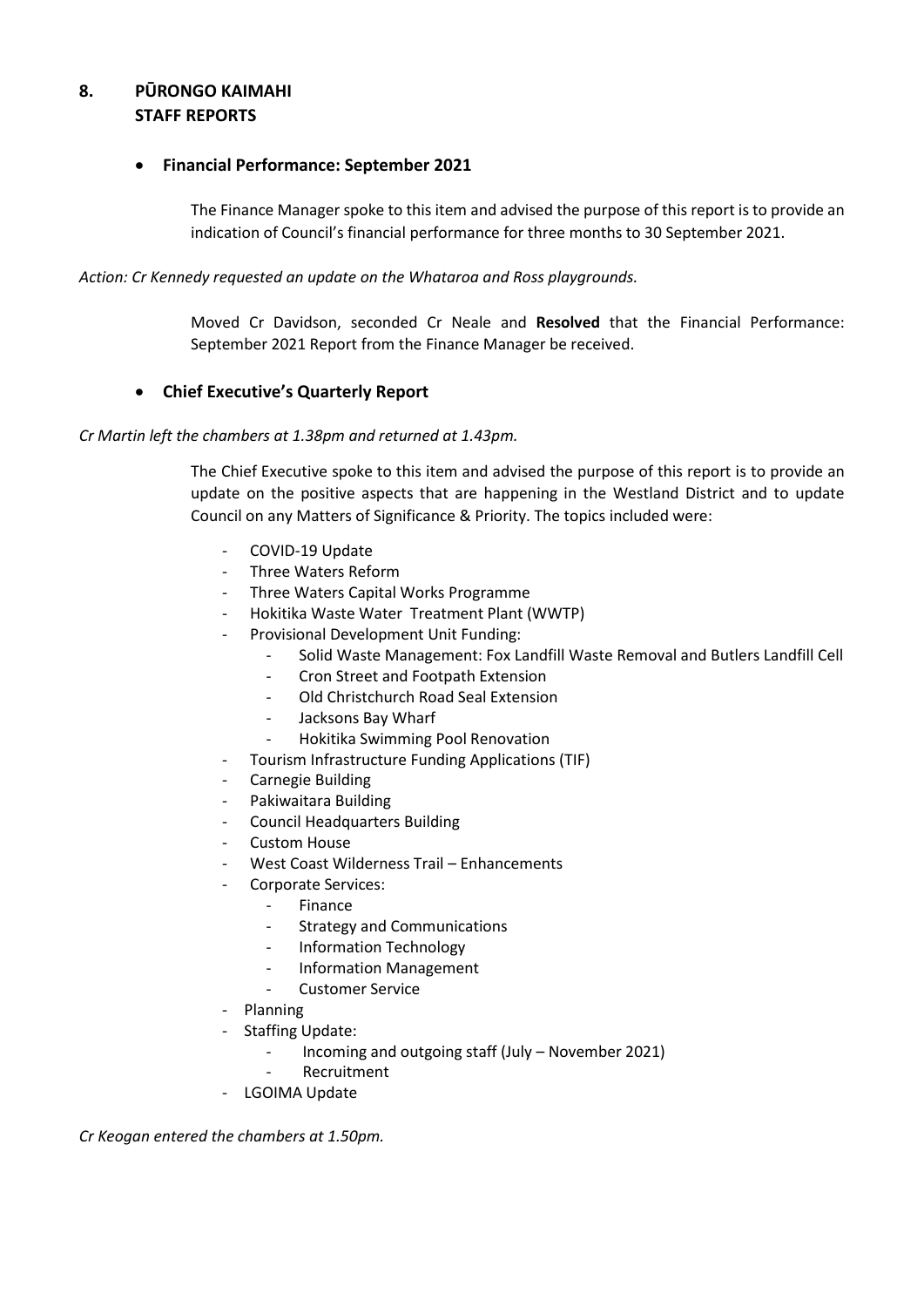Further discussion was had around the Pakiwaitara building earthquake strengthening and refurbishment. Current plans would have the building NBS lifted to 67%, elected members queried what would be required to bring the building to 100% NBS.

The CE informed the members that the question had been asked of the contractor and had been advised that the costs would increase substantially for this to be achieved with an indication of over \$22m.

For 100% NBS to be achieved Deputy Mayor Carruthers advised that re-engineering of the foundations would need to take place.

The CE advised that reaching the NBS 67% meets the criteria for the work done that is to be undertaken in the building and is suitable for museum, library and public use. WDC staff are aware of the proposed final standard of the building.

The CE updated the elected members on Central Government vaccination mandates. WDC is awaiting legal advice from LGNZ around the impacts for potential local government staff mandated vaccinations and are investigating issues that could arise should this be required.

The following actions were noted from the CE's Quarterly Report:

- Hokitika Pool Phoenix Palm Trees: WDC staff to look at options to retain these trees onsite and report back as part of the action list update.
- Update the Capital Projects and Tenders Committee in February 2022 on the aged pipe infrastructure review.
- Pakiwaitara Building: Workshop to be scheduled for November for proposed layout and fit out.
- Revell Street Trial Community Communication: Once the concept plans have been finalised a press release is to be scheduled.

Moved Cr Neale, seconded Cr Hart and **Resolved** that the Chief Executive's Quarterly Report from the Chief Executive be received.

## **9. ADMINISTRATIVE RESOLUTIONS**

#### **Warrant of Appointment**

Moved Cr Neale, seconded Cr Hart and **Resolved** that Council confirm its Seal being affixed to the Warrant of Appointment as listed on the Agenda and stated below:

| <b>Bernadine</b> | Warrant of                                         | To act in the Westland District as:                                                                                                                                                                                                                                                                                                                                                  |
|------------------|----------------------------------------------------|--------------------------------------------------------------------------------------------------------------------------------------------------------------------------------------------------------------------------------------------------------------------------------------------------------------------------------------------------------------------------------------|
| <b>LOMBAARD</b>  | Appointment -<br>Quality<br><b>Control Officer</b> | • An Officer pursuant to Section 174 of the Local<br>Government Act 2002; AND<br>• An Authorised Officer pursuant to Section 222 of the<br>Building Act 2004; AND<br>• An Enforcement Officer pursuant to Section 371b of<br>the Building Act 2004; AND<br>• An Officer under the Westland District Council<br>Bylaws; AND<br>• An Enforcement Officer pursuant to Section 38 of the |
|                  |                                                    | Resource Management Act 1991.                                                                                                                                                                                                                                                                                                                                                        |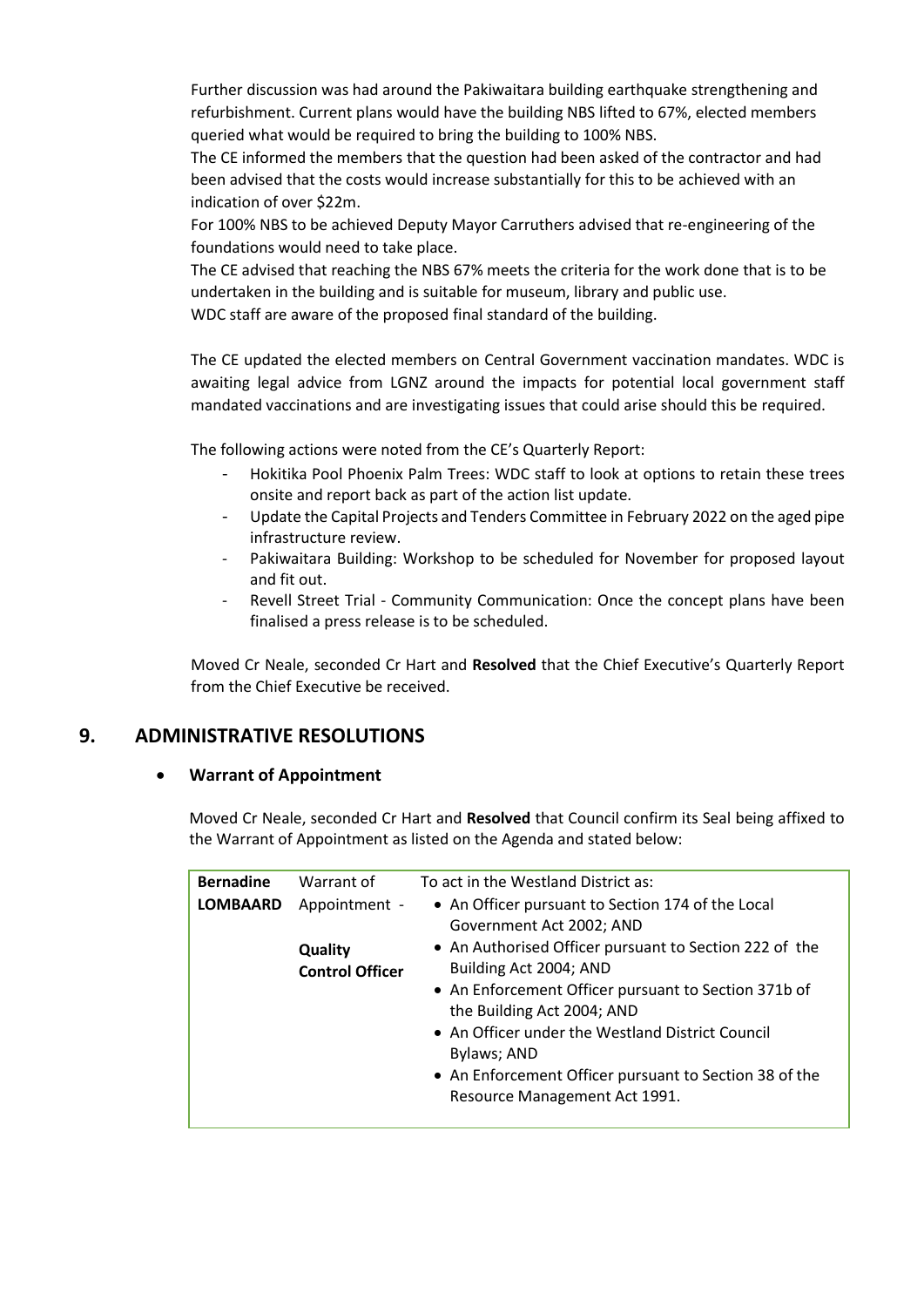#### **Deed of Variation**

Moved Deputy Mayor Carruthers, seconded Cr Keogan and **Resolved** that Council confirm its Seal being affixed to the Deed of Variation of the Headlease between Westland District Council and Destination Westland Limited. The land is vested in the Lessor as a local purpose reserve for aerodrome and associated purposes subject to the Reserves Act 1977.

# **10. KA MATATAPU TE WHAKATAUNGA I TE TŪMATANUI RESOLUTION TO GO INTO PUBLIC EXCLUDED**

(to consider and adopt confidential items)

 Moved Cr Neale, seconded Cr Hart and **Resolved** that Council confirm that the public were excluded from the meeting in accordance with Section 48, Local Government Official Information and Meetings Act 1987 at 2.42pm.

The general subject of the matters to be considered while the public are excluded, the reason for passing this resolution in relation to each matter and the specific grounds under Section 48(1) of the Local Government Official Information and Meetings Act 1987 for the passing of the resolution are as follows:

| <b>Item</b><br>No. | General subject<br><b>of</b><br>each matter to<br>be<br>considered                                                                                                                                                                                                                                                                                                                                                                                                                                                                                | for passing<br>Reason<br>resolution<br>this<br>in<br>relation<br>each<br>to<br>matter | Ground(s) under Section 48(1) for the<br>passing of this resolution                                                                                                                                                       |
|--------------------|---------------------------------------------------------------------------------------------------------------------------------------------------------------------------------------------------------------------------------------------------------------------------------------------------------------------------------------------------------------------------------------------------------------------------------------------------------------------------------------------------------------------------------------------------|---------------------------------------------------------------------------------------|---------------------------------------------------------------------------------------------------------------------------------------------------------------------------------------------------------------------------|
| 1.                 | <b>Confidential Minutes</b><br>To be confirmed:<br>- Council<br>Meeting,<br>30 September 2021<br>To be received:<br>- Planning<br>Committee<br>Minutes, 3 June<br>2021<br><b>Extraordinary Chief</b><br>$\overline{\phantom{a}}$<br><b>Executive's Review</b><br>Committee<br>Minutes, 18<br>February 2021<br><b>Extraordinary Chief</b><br><b>Executive's Review</b><br>Committee<br>Minutes, 16 March<br>2021<br><b>Extraordinary Chief</b><br>$\overline{\phantom{a}}$<br><b>Executive's Review</b><br>Committee<br>Minutes, 29 April<br>2021. | Good<br>reasons<br>to<br>withhold exist under<br>Section 7.                           | That the public conduct of the relevant<br>part of the proceedings of the meeting<br>would be likely to result in the disclosure<br>of information for which good reason for<br>withholding exists.<br>Section $48(1)(a)$ |
| 2.                 | <b>Council Controlled</b><br><b>Organisation Director</b><br>Appointments                                                                                                                                                                                                                                                                                                                                                                                                                                                                         | Good<br>reasons<br>to<br>withhold exist under<br>Section 7.                           | That the public conduct of the relevant<br>part of the proceedings of the meeting<br>would be likely to result in the disclosure                                                                                          |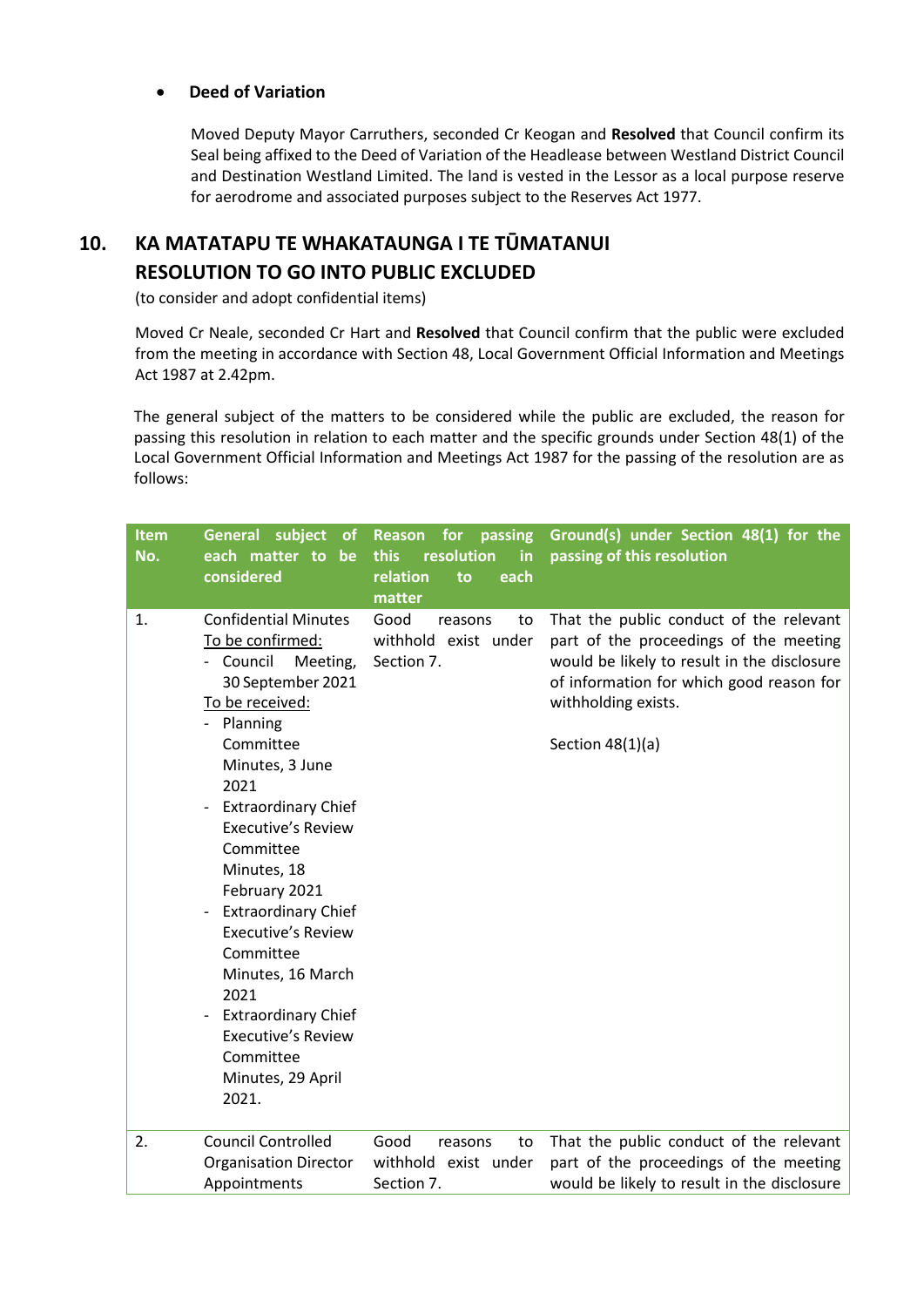|    |                                                                                        |                                                             | of information for which good reason for<br>withholding exists.<br>Section $48(1)(a)$                                                                                                                                     |
|----|----------------------------------------------------------------------------------------|-------------------------------------------------------------|---------------------------------------------------------------------------------------------------------------------------------------------------------------------------------------------------------------------------|
| 3. | <b>Westland Holdings</b><br>Limited - Fitzherbert<br><b>Street Property</b><br>Project | Good<br>to<br>reasons<br>withhold exist under<br>Section 7. | That the public conduct of the relevant<br>part of the proceedings of the meeting<br>would be likely to result in the disclosure<br>of information for which good reason for<br>withholding exists.<br>Section $48(1)(a)$ |
| 4. | Chief Executive's<br>Report                                                            | Good<br>to<br>reasons<br>withhold exist under<br>Section 7. | That the public conduct of the relevant<br>part of the proceedings of the meeting<br>would be likely to result in the disclosure<br>of information for which good reason for<br>withholding exists.<br>Section $48(1)(a)$ |

This resolution is made in reliance on sections 48(1)(a) and (d) of the Local Government Official Information and Meetings Act 1987 and the particular interests or interests protected by section 7 of that Act, which would be prejudiced by the holding of the relevant part of the proceedings of the meeting in public are as follows:

| Item No.   | <b>Interest</b>                                                                             |
|------------|---------------------------------------------------------------------------------------------|
| 1,2        | Protect the privacy of natural persons, including that of deceased natural persons          |
|            | Section $7(2)(a)$                                                                           |
| 1,2        | Protect information where the making available of the information:                          |
|            | (i)<br>would disclose a trade secret; and                                                   |
|            | would be likely unreasonably to prejudice the commercial position of the person who<br>(ii) |
|            | supplied or who is the subject of the information.                                          |
|            | Schedule 7(2)(b)                                                                            |
| 4          | Maintain Legal professional privilege                                                       |
|            | Section $7(2)(g)$                                                                           |
| 1, 2, 3, 4 | Enable any local authority holding the information to carry on, without prejudice or        |
|            | disadvantage, negotiations (including commercial and industrial negotiations)               |
|            | Schedule 7(2)(i)                                                                            |
| 1          | Prevent the disclosure or use of official information for improper gain or improper         |
|            | advantage.                                                                                  |
|            | Section $7(2)(i)$                                                                           |

Moved Deputy Mayor Carruthers, seconded Cr Martin and **Resolved** that the business conducted in the 'Public Excluded Section' be confirmed and accordingly, the meeting went back to the open part of the meeting at 4.25pm.

#### **DATE OF NEXT ORDINARY COUNCIL MEETING – 30 NOVEMBER 2021 COUNCIL CHAMBERS, 36 WELD STREET, HOKITIKA AND VIA ZOOM**

**MEETING CLOSED AT 4.25PM**